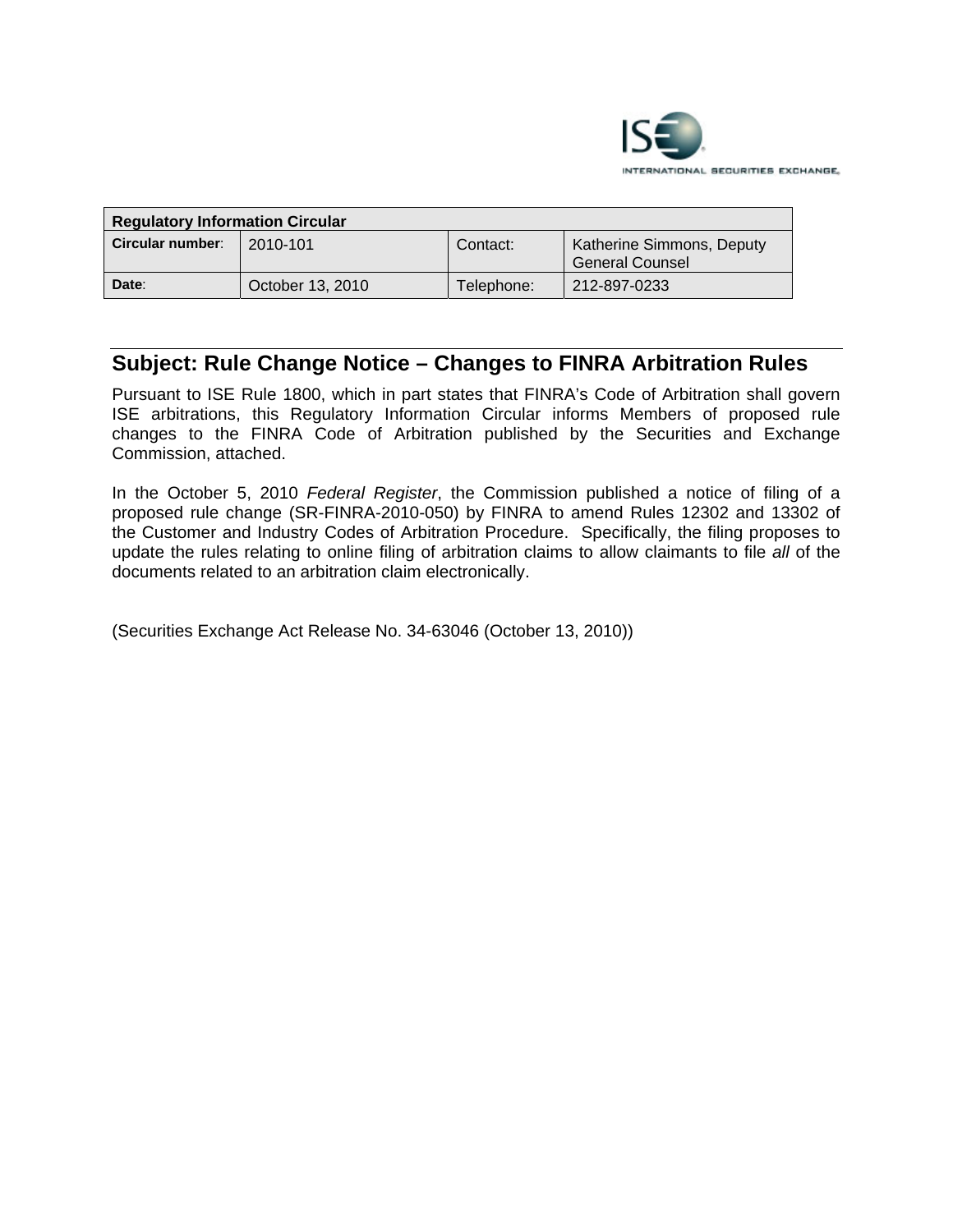arguments concerning the foregoing, including whether the proposed rule change is consistent with the Act. Comments may be submitted by any of the following methods:

## *Electronic Comments*

• Use the Commission's Internet comment form (*[http://www.sec.gov/](http://www.sec.gov/rules/sro.shtml)  [rules/sro.shtml](http://www.sec.gov/rules/sro.shtml)*); or

• Send an e-mail to *[rule](mailto:rule-comments@sec.gov)[comments@sec.gov.](mailto:rule-comments@sec.gov)* Please include File Number SR–ISE–2010–100 on the subject line.

#### *Paper Comments*

• Send paper comments in triplicate to Elizabeth M. Murphy, Secretary, Securities and Exchange Commission, 100 F Street, NE., Washington, DC 20549–1090.

All submissions should refer to File Number SR–ISE–2010–100. This file number should be included on the subject line if e-mail is used. To help the Commission process and review your comments more efficiently, please use only one method. The Commission will post all comments on the Commission's Internet Web site (*[http://www.sec.gov/](http://www.sec.gov/rules/sro/shtml)  [rules/sro/shtml](http://www.sec.gov/rules/sro/shtml)*). Copies of the submission, all subsequent amendments, all written statements with respect to the proposed rule change that are filed with the Commission, and all written communications relating to the proposed rule change between the Commission and any person, other than those that may be withheld from the public in accordance with the provisions of 5 U.S.C. 552, will be available for Web site viewing and printing in the Commission's Public Reference Room, 100 F Street, NE., Washington, DC 20549, on official business days between the hours of 10 a.m. and 3 p.m. Copies of such filing will also be available for inspection and copying at the principal office of the Exchange. All comments received will be posted without change; the Commission does not edit personal identifying information from submissions. You should submit only information that you wish to make available publicly. All submissions should refer to File No. SR–ISE–2010– 100 and should be submitted on or before November 3, 2010.

For the Commission, by the Division of Trading and Markets, pursuant to delegated authority.14

## **Florence E. Harmon,**

*Deputy Secretary.* 

[FR Doc. 2010–25624 Filed 10–12–10; 8:45 am] **BILLING CODE 8011–01–P** 

#### **SECURITIES AND EXCHANGE COMMISSION**

**[Release No. 34–63046; File No. SR–FINRA– 2010–050]** 

## **Self-Regulatory Organizations; Financial Industry Regulatory Authority, Inc.; Notice of Filing and Immediate Effectiveness of Proposed Rule Change Relating to Online Filing of Arbitration Claims**

#### October 5, 2010.

Pursuant to Section 19(b)(1) of the Securities Exchange Act of 1934  $("Act")^1$  and Rule 19b-4 thereunder,<sup>2</sup> notice is hereby given that on September 27, 2010, the Financial Industry Regulatory Authority, Inc. (''FINRA'') filed with the Securities and Exchange Commission (''SEC'' or ''Commission'') the proposed rule change as described in Items I and II below, which Items have been prepared substantially by FINRA. FINRA has designated the proposed rule change as constituting a ''non-controversial'' rule change under paragraph (f)(6) of Rule 19b–4 under the Act,3 which renders the proposal effective upon receipt of this filing by the Commission. The Commission is publishing this notice to solicit comments on the proposed rule change from interested persons.

#### **I. Self-Regulatory Organization's Statement of the Terms of Substance of the Proposed Rule Change**

FINRA is proposing to amend Rules 12302 and 13302 of the Customer and Industry Codes of Arbitration Procedure, respectively ("Codes") to update the rules relating to online filing of arbitration claims.

The text of the proposed rule change is available on FINRA's Web site at *[http://www.finra.org,](http://www.finra.org)* at the principal office of FINRA and at the Commission's Public Reference Room.

## **II. Self-Regulatory Organization's Statement of the Purpose of, and Statutory Basis for, the Proposed Rule Change**

In its filing with the Commission, FINRA included statements concerning

the purpose of and basis for the proposed rule change and discussed any comments it received on the proposed rule change. The text of these statements may be examined at the places specified in Item IV below. FINRA has prepared summaries, set forth in sections A, B, and C below, of the most significant aspects of such statements.

*A. Self-Regulatory Organization's Statement of the Purpose of, and Statutory Basis for, the Proposed Rule Change* 

#### 1. Purpose

To initiate an arbitration claim at FINRA, a claimant files a signed and dated Submission Agreement, a Statement of Claim that specifies the relevant facts and remedies requested, and any additional documents supporting the Statement of Claim (''initial documents''). The claimant may file in hard copy, submitting enough copies of each of the initial documents for the Director, each arbitrator, and each other party. As an alternative, FINRA Rules 12302 and 13302 provide that a claimant may use the Online Arbitration Claim Filing system (''System'') to complete *part* of the claim filing process through the Internet. The rules state that the claimant completes a Claim Information Form online, and submits a Statement of Claim (along with supporting documents) electronically through the System. Once the Claim Information Form is complete, the System generates a FINRA Dispute Resolution Tracking Form (''Tracking Form'') for the claimant to reproduce. The claimant then files, in hard copy, the Tracking Form and any materials not submitted electronically. When a claimant files electronically, FINRA makes copies of the documents submitted through the System for the arbitrators and the other parties in the case.

Recently, FINRA implemented programming enhancements that allow claimants to file *all* of the initial documents electronically if they file through the System. FINRA is proposing to make technical, non-substantive amendments to Rules 12302 and 13302 to update the rule language to reflect that claimants may file all of the initial documents electronically.

If the SEC approves the proposed rule change, FINRA would continue to permit claimants to file their claims in hard copy. The proposed rule change specifies that if a claimant does not elect to file electronically, the claimant would be required to file enough copies of the initial documents for the Director, each arbitrator and each other party.

<sup>14</sup> 17 CFR 200.30–3(a)(12). 1 15 U.S.C. 78s(b)(1).

<sup>2</sup> 17 CFR 240.19b–4.

<sup>3</sup> 17 CFR 240.19b–4(f)(6).